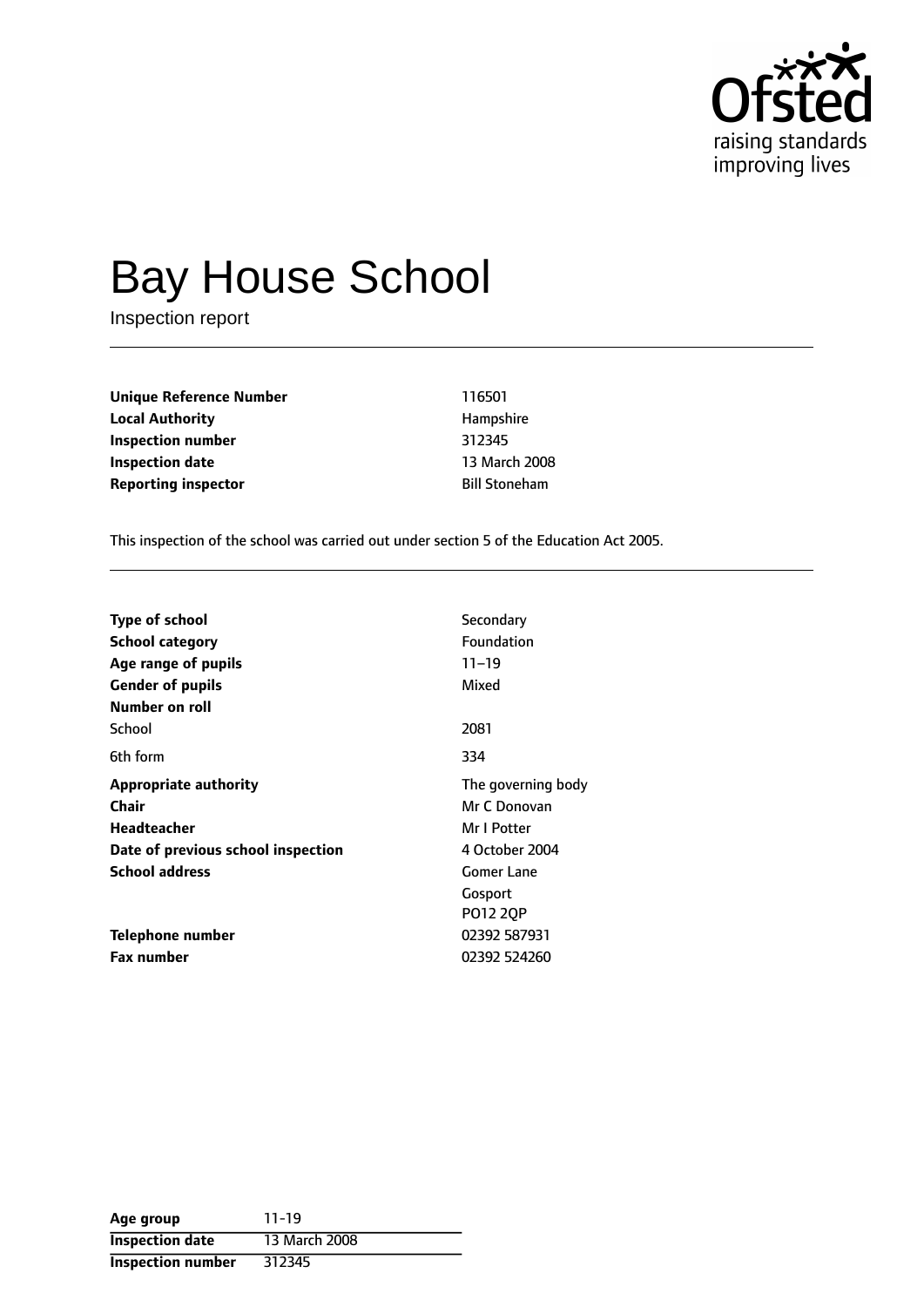.

© Crown copyright 2008

#### Website: www.ofsted.gov.uk

This document may be reproduced in whole or in part for non-commercial educational purposes, provided that the information quoted is reproduced without adaptation and the source and date of publication are stated.

Further copies of this report are obtainable from the school. Under the Education Act 2005, the school must provide a copy of this report free of charge to certain categories of people. A charge not exceeding the full cost of reproduction may be made for any other copies supplied.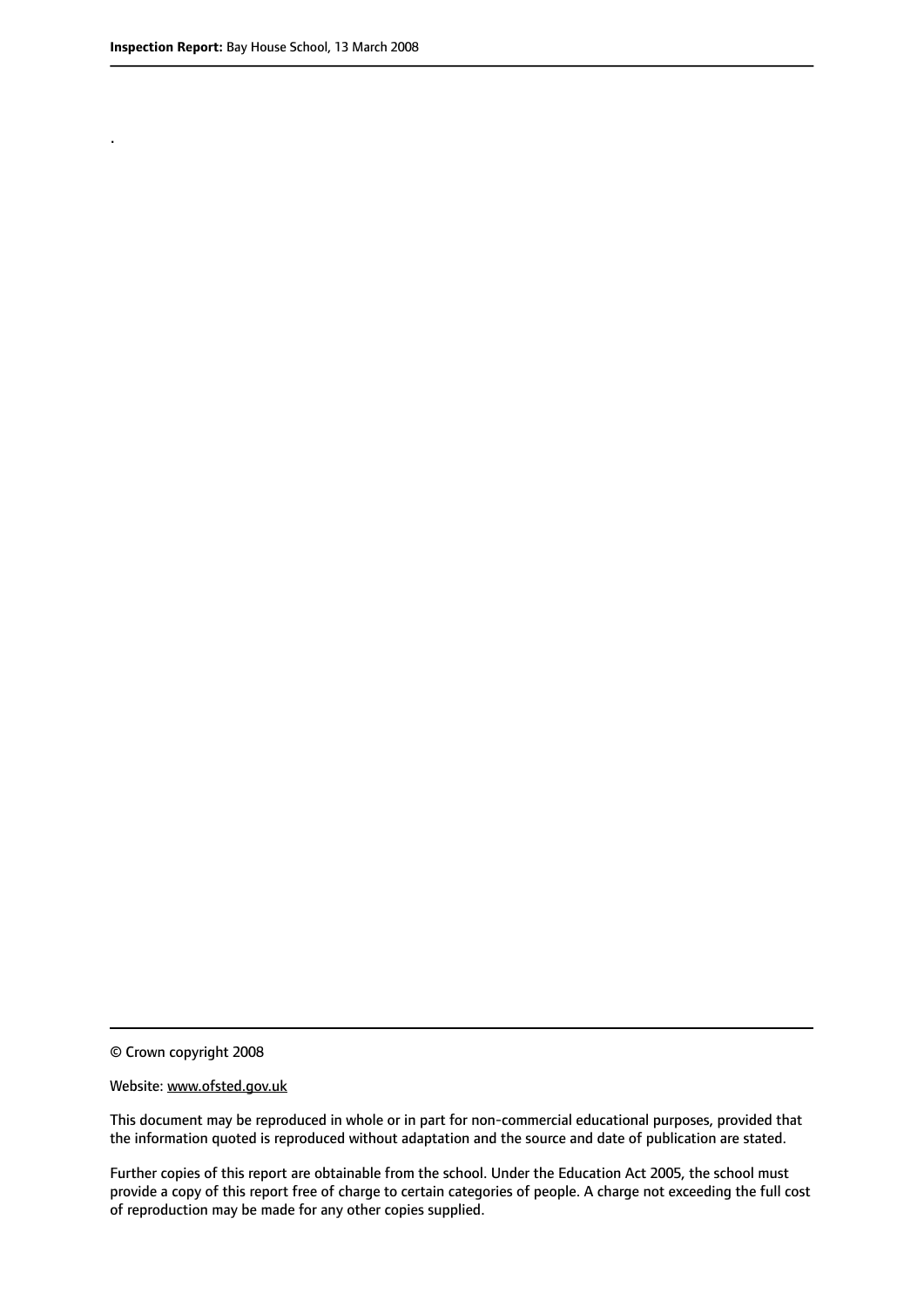# **Introduction**

Two Additional Inspectors carried out the inspection; they visited the school for one day. The inspectors evaluated the overall effectiveness of the school and itssixth form. They investigated the following areas in detail: the levels of achievement of students in Years 7 to 11; the quality of teaching throughout the school and the overall effectiveness of the sixth form. Evidence was gathered from the school's self-evaluation form (SEF); nationally published assessment data; the school's own assessment records; curriculum and planning documents; observation of the school at work; interviews with staff, students and governors and the responses in the parents' questionnaire. Other aspects of the school's work were not investigated in detail, but inspectors found no evidence to suggest that the school's own assessments were not justified and these have been included where appropriate in this report.

# **Description of the school**

Bay House School is a larger than average, popular, mixed comprehensive school serving the coastal town of Gosport and the surrounding area. It is a mathematics and computing specialist college. Students come from diverse socio-economic backgrounds. Attainment on entry to Year 7 is broadly average. Most students are from a white British background and the vast majority speak English as their first language. The number of students with identified educational difficulties or disabilities is below average, as is the number with statements relating to special educational needs. The composition of the sixth form is less socially diverse, although an increasing proportion of students, at about 30 per cent, are supported by Education Maintenance Awards (EMAs). The Year 12 intake draws on a wide range of local schools in addition to Bay House.

## **Key for inspection grades**

| Grade 1 | Outstanding  |
|---------|--------------|
| Grade 2 | Good         |
| Grade 3 | Satisfactory |
| Grade 4 | Inadequate   |
|         |              |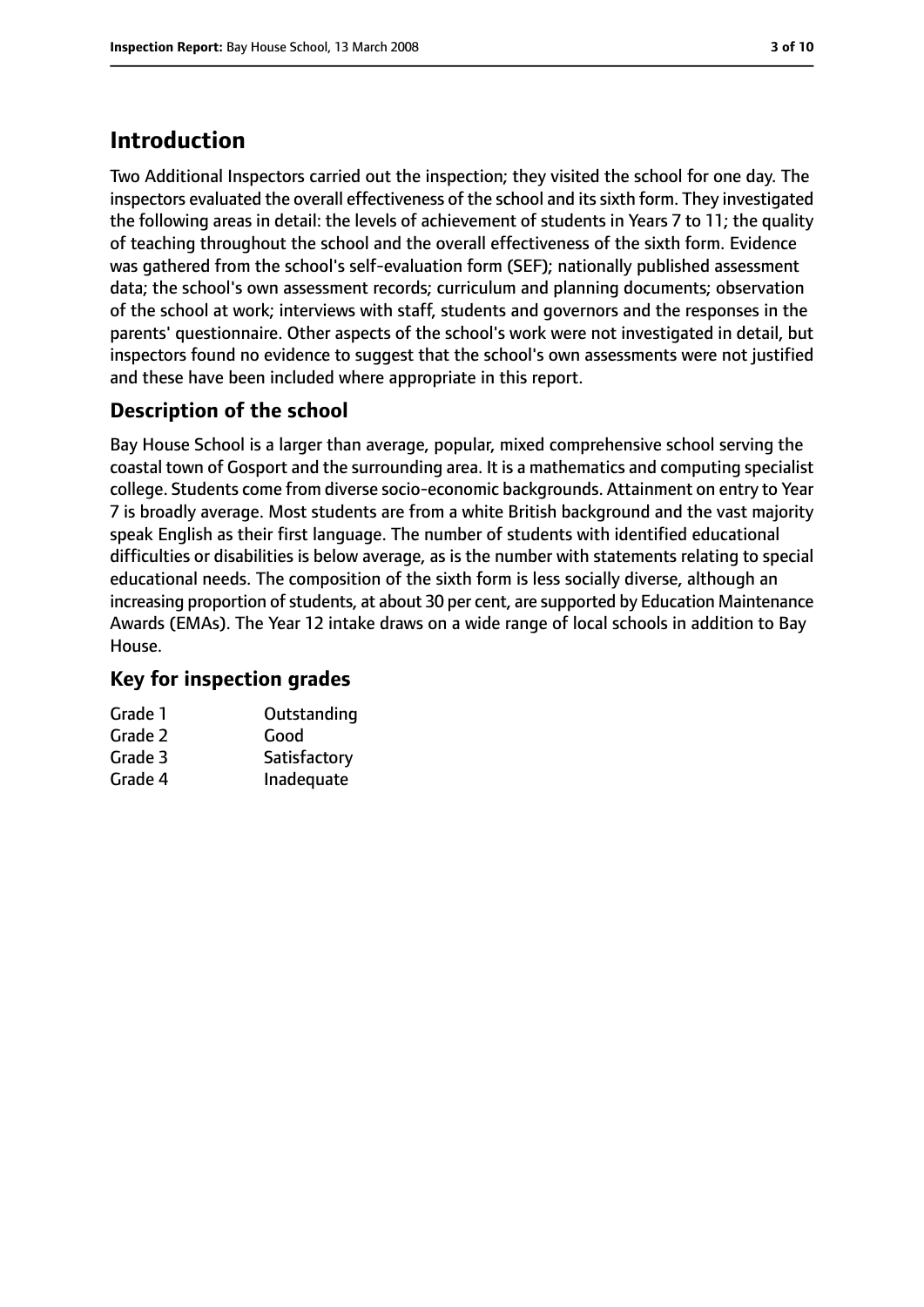# **Overall effectiveness of the school**

#### **Grade: 2**

Bay House School is a good school with several outstanding features. The students have good attitudes to learning and their behaviour in lessons and generally around school is excellent. The school has an inclusive ethos and the students are encouraged and enabled to do their best whatever their background or ability. The students feel safe and secure. They comment that the school is friendly and harmonious and they praise their staff for being supportive, caring and helpful. Most parents are supportive of the school. Though some commented in the inspection questionnaire that they would like more consultation, many praised the school. One parent reflected the views of many by saying, 'I cannot speak highly enough of the school. Since joining the school, my child has settled quickly and is making excellent progress.'

The students enter the school in Year 7 with levels of attainment that are average for their age. As they move through the school, they achieve well so that by the end of Year 11 they attain above average standards in examination results. Students in Years 7 to 11 make good progress towards meeting challenging targets and there is no evidence of significant underachievement by any particular group of students. Achievement is good because there is much good, or better, teaching, and because the school offers an excellent and continually improving curriculum. Care, guidance and support are good, but with some very strong features. The level of pastoral care is especially good, but the school recognises that there are inconsistencies in the quality and accuracy of tracking and assessment. Though students are all set aspirational targets, there are inconsistencies in the way that their progress towards these is monitored by teachers.

Students' personal development is good. Most students enjoy school and many have outstanding attitudes to learning. Incidents of bullying and other forms of harassment are rare and when they do occur, they are effectively handled. Attendance is satisfactory. It is marginally below average but improving; the school places a high priority in securing further improvements. The students are developing a good understanding of how to lead safe and healthy lives and good provision is made to advise students about alcohol and drug education. Students' spiritual, moral, social and cultural development is good. The student council is an effective vehicle in bringing about change and responsibility is encouraged well. For example, the establishment of a student teaching and learning group is an innovative development that has resulted in the students being able to evaluate critically the education they receive. The recent points raised about improving the way that homework is marked and evaluated indicates the seriousness with which the students have approached this responsible task. The development of the skills necessary for the work place or further study is good. The majority of students develop their skills in literacy, numeracy and computing well as they move through the school. In part, this reflects the school's success as a specialist mathematics and computing college.

The majority of teaching is good and some of it is outstanding. Learning is good because relationships between teachers and students are strong. Staff invariably have high expectations of the students and many lessons are challenging and are taught with enthusiasm and even passion. Planning is good and learning outcomes are usually made clear. There is a tendency in some lessons for the staff to provide too many answers themselves and there are missed opportunities for students to assess their own learning. The school has a very good programme to identify strengths and weaknesses in teaching and to provide necessary support.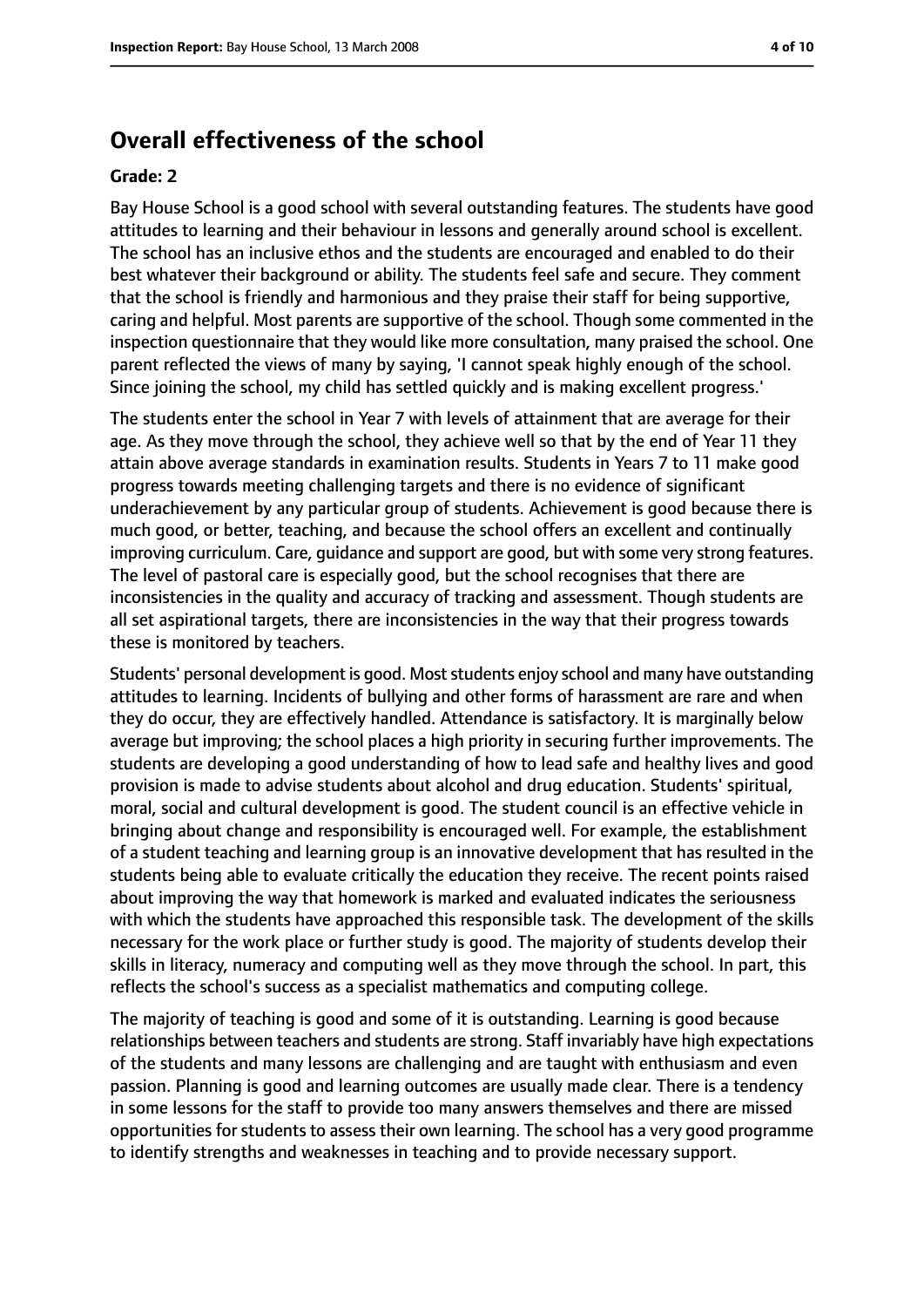Students are provided with an outstanding and continually improving curriculum that meets individual needs extremely well. There is a very good range of subject choices and recent changes have seen the development of a more vocationally orientated curriculum for some students. The establishment of an 'enterprise academy' is a novel response to help some disaffected students re-engage with education. The innovative nature of the course offers students different ways to utilise their talents while developing their confidence in literacy and numeracy for example. Extra- curricular provision is very strong and the students are offered many opportunities to enjoy dramatic, musical and sporting events. On the day of the inspection, students were able to participate in events as diverse as a flute ensemble or 'ultimate' Frisbee. The students also appreciate the full and varied programme of educational visits.

The school is led and managed very well. The leadership of the headteacher is outstanding and he is very well supported by a strong senior management team who have a keen understanding of what the school does well and where improvements are needed. This is based on a rigorous analysis of data and other evidence, including lesson observations and surveys of the views of parents and students. Self-evaluation is good and promotes improvement. Middle managers are developing their roles well but there are inconsistencies in the monitoring of students' progress. Governance is outstanding and the governing body is fully aware of what the school does well and recognises the need to raise achievement further. They are truly challenging but critical friends of the school. Finances are managed well and the resources available to the school are deployed very well.

The school has made good progress since its last inspection. Its status as a mathematics and computing college has seen standards in mathematics and computing increase. It has also enabled other departments the opportunity to raise standards by using numeracy skills more effectively. The community impact has been marked with the school forging some strong partnerships with the local and wider community. Many primary schools now work in partnership with the school and there is a good range of suitable courses for adults in the wider community to follow. The school is developing well and there is a good capacity for it to improve further.

## **Effectiveness of the sixth form**

#### **Grade: 1**

The overall effectiveness of the sixth form is outstanding. The sixth form is very popular in the local community and applications for places are over subscribed. Students enter the sixth form with standards that are below the national average but leave at the end of Year 13 with standards that are above average. Attainment in mathematics at A level is particularly high and reflects the school's specialist status well. The progress of students is outstanding and the school is recognised as being in the top five per cent of all schools nationally in terms of the rate of progress students make. Students demonstrate very sensible and mature attitudes in lessons and around school. They greatly appreciate the consistently high quality of the teaching they receive from enthusiastic and specialist staff. The number of students leaving during the two years of sixth form is very low demonstrating the outstanding care and guidance provided. The quality of teaching and learning is outstanding and many of the teachers ensure total engagement of the students. Teachers have very high expectations of their students and review the progress on a regular basis. Any students failing to meet their targets are mentored and effective support is provided. As one student commented: 'I like the fact that I am challenged and supported because I want to do well.'

The excellent progress the students make is significantly helped by the good and appropriate curriculum that is provided and there are excellent opportunities for the students to work with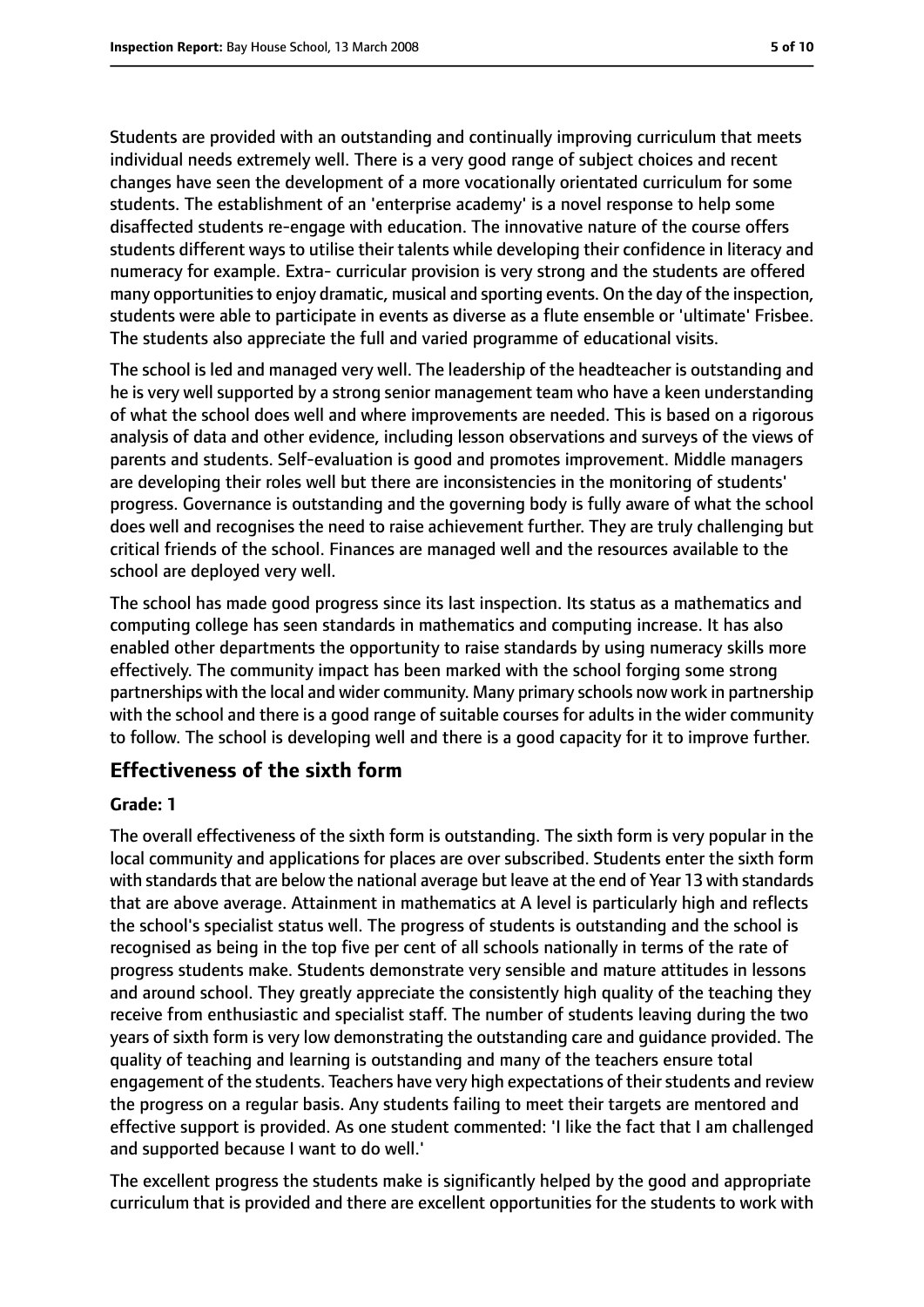and learn from other organisations. For example, the students are very well advised on university choices.

The leadership and management of the sixth form are outstanding. The experienced team of managers know the sixth form and students well and show a total commitment to every student and are clearly focused on success for all. They evaluate their work well and are keen to ensure that standards rise further. There is an excellent capacity for improvement.

### **What the school should do to improve further**

■ Raise standards and achievement further by ensuring all staff understand and consistently apply the agreed processes of setting targets, monitoring progress and providing effective guidance to all students.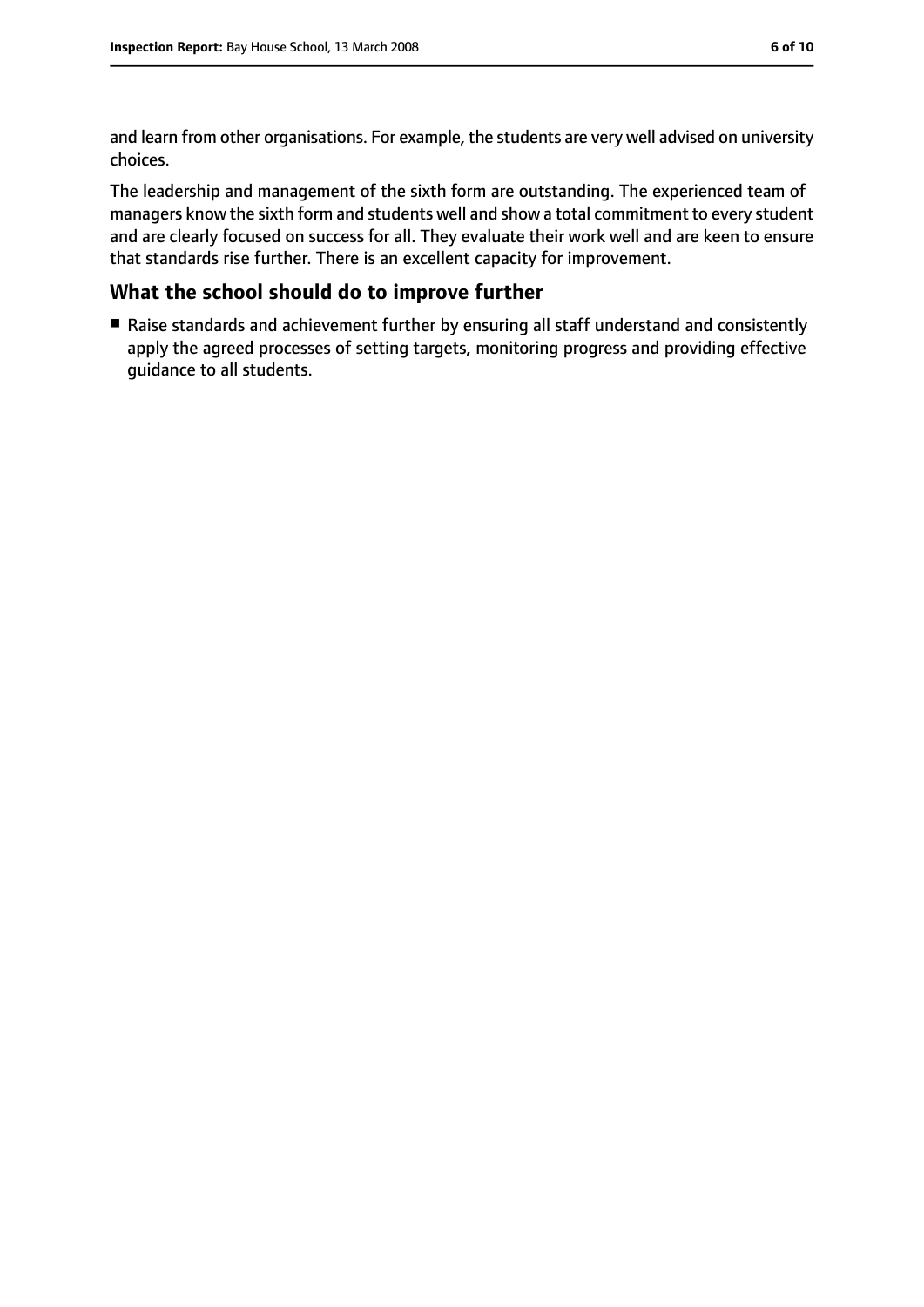**Any complaints about the inspection or the report should be made following the procedures set out in the guidance 'Complaints about school inspection', which is available from Ofsted's website: www.ofsted.gov.uk.**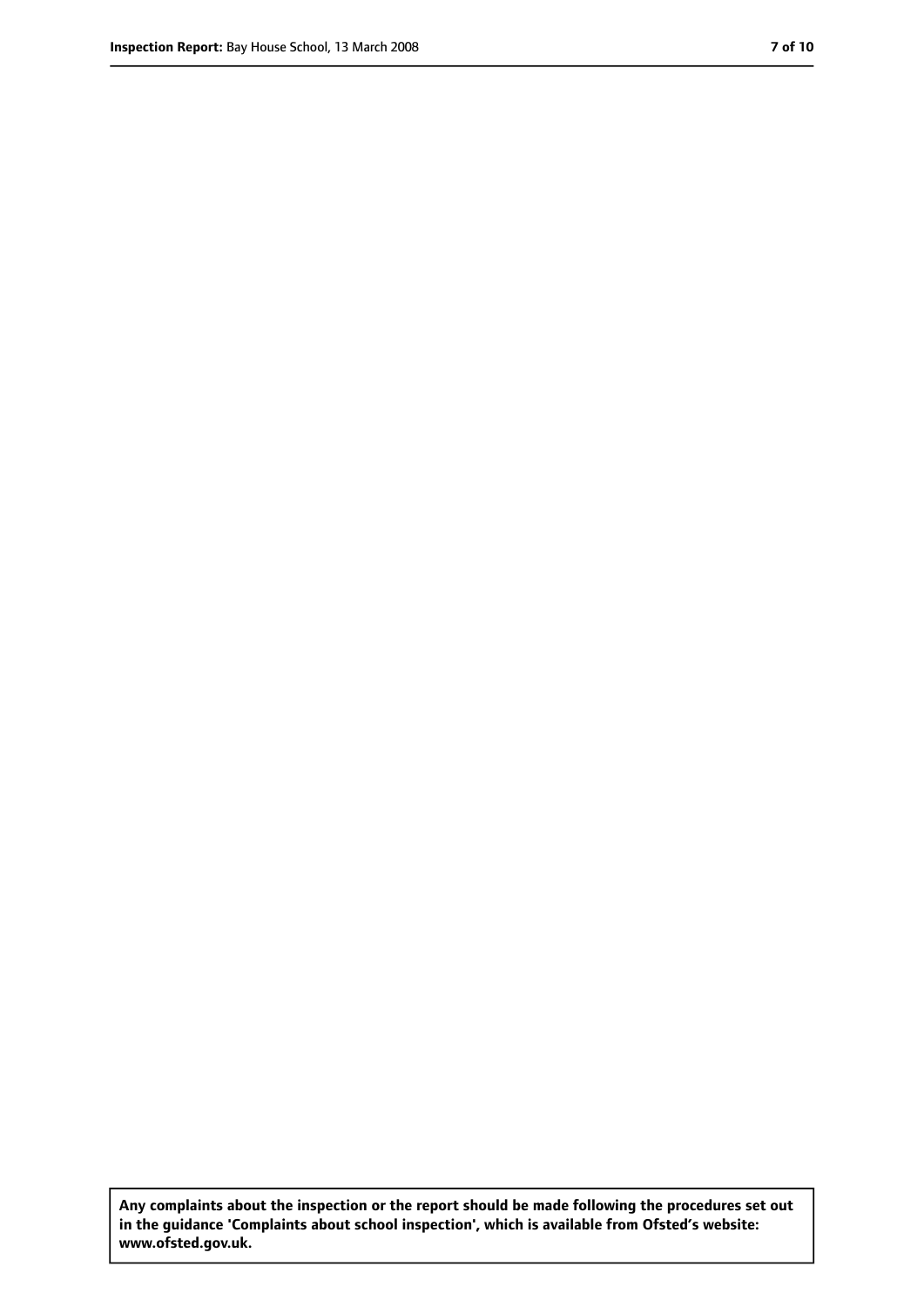#### **Annex A**

# **Inspection judgements**

| Key to judgements: grade 1 is outstanding, grade 2 good, grade 3 | <b>School</b>  | $16-19$ |
|------------------------------------------------------------------|----------------|---------|
| satisfactory, and grade 4 inadequate                             | <b>Overall</b> |         |

## **Overall effectiveness**

| How effective, efficient and inclusive is the provision of<br>education, integrated care and any extended services in meeting<br>the needs of learners? |     |     |
|---------------------------------------------------------------------------------------------------------------------------------------------------------|-----|-----|
| Effective steps have been taken to promote improvement since<br>the last inspection                                                                     | Yes | Yes |
| How well does the school work in partnership with others to<br>promote learners' well-being?                                                            |     |     |
| The capacity to make any necessary improvements                                                                                                         |     |     |

## **Achievement and standards**

| How well do learners achieve?                                                                               |  |
|-------------------------------------------------------------------------------------------------------------|--|
| The standards <sup>1</sup> reached by learners                                                              |  |
| How well learners make progress, taking account of any significant<br>variations between groups of learners |  |
| How well learners with learning difficulties and disabilities make<br>progress                              |  |

# **Personal development and well-being**

| How good is the overall personal development and<br>well-being of the learners?                                  |  |
|------------------------------------------------------------------------------------------------------------------|--|
| The extent of learners' spiritual, moral, social and cultural<br>development                                     |  |
| The extent to which learners adopt healthy lifestyles                                                            |  |
| The extent to which learners adopt safe practices                                                                |  |
| How well learners enjoy their education                                                                          |  |
| The attendance of learners                                                                                       |  |
| The behaviour of learners                                                                                        |  |
| The extent to which learners make a positive contribution to<br>the community                                    |  |
| How well learners develop workplace and other skills that will<br>contribute to their future economic well-being |  |

# **The quality of provision**

| How effective are teaching and learning in meeting the<br>full range of the learners' needs?          |  |
|-------------------------------------------------------------------------------------------------------|--|
| How well do the curriculum and other activities meet the<br>range of needs and interests of learners? |  |
| How well are learners cared for, guided and supported?                                                |  |

 $^1$  Grade 1 - Exceptionally and consistently high; Grade 2 - Generally above average with none significantly below average; Grade 3 - Broadly average to below average; Grade 4 - Exceptionally low.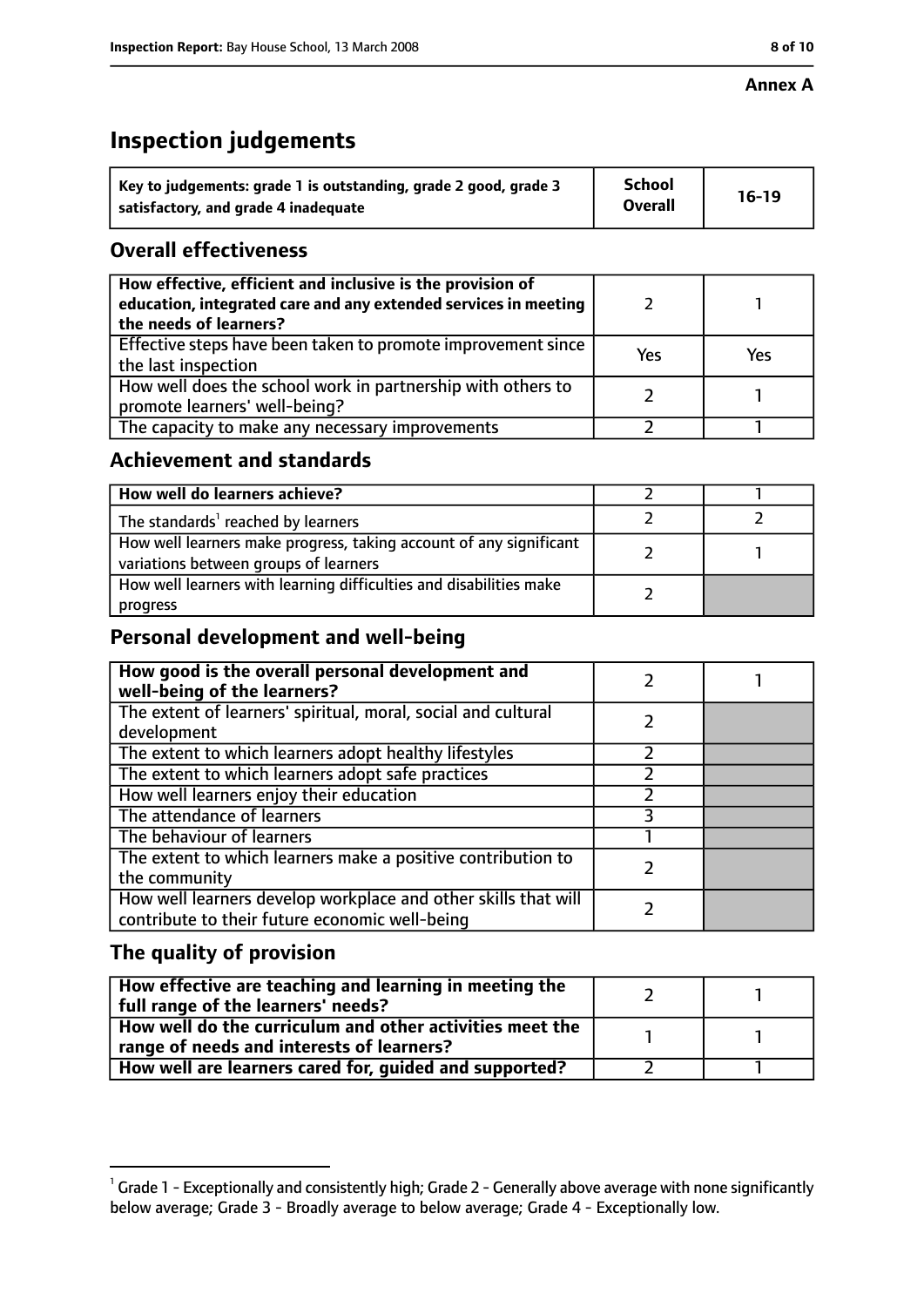#### **Annex A**

# **Leadership and management**

| How effective are leadership and management in raising<br>achievement and supporting all learners?                                                 | 7             |            |
|----------------------------------------------------------------------------------------------------------------------------------------------------|---------------|------------|
| How effectively leaders and managers at all levels set clear<br>direction leading to improvement and promote high quality of<br>care and education | $\mathcal{P}$ |            |
| How effectively leaders and managers use challenging targets<br>to raise standards                                                                 | $\mathcal{P}$ |            |
| The effectiveness of the school's self-evaluation                                                                                                  |               |            |
| How well equality of opportunity is promoted and discrimination<br>tackled so that all learners achieve as well as they can                        |               |            |
| How effectively and efficiently resources, including staff, are<br>deployed to achieve value for money                                             | 2             |            |
| The extent to which governors and other supervisory boards<br>discharge their responsibilities                                                     |               |            |
| Do procedures for safeguarding learners meet current<br>qovernment requirements?                                                                   | Yes           | <b>Yes</b> |
| Does this school require special measures?                                                                                                         | No            |            |
| Does this school require a notice to improve?                                                                                                      | No            |            |